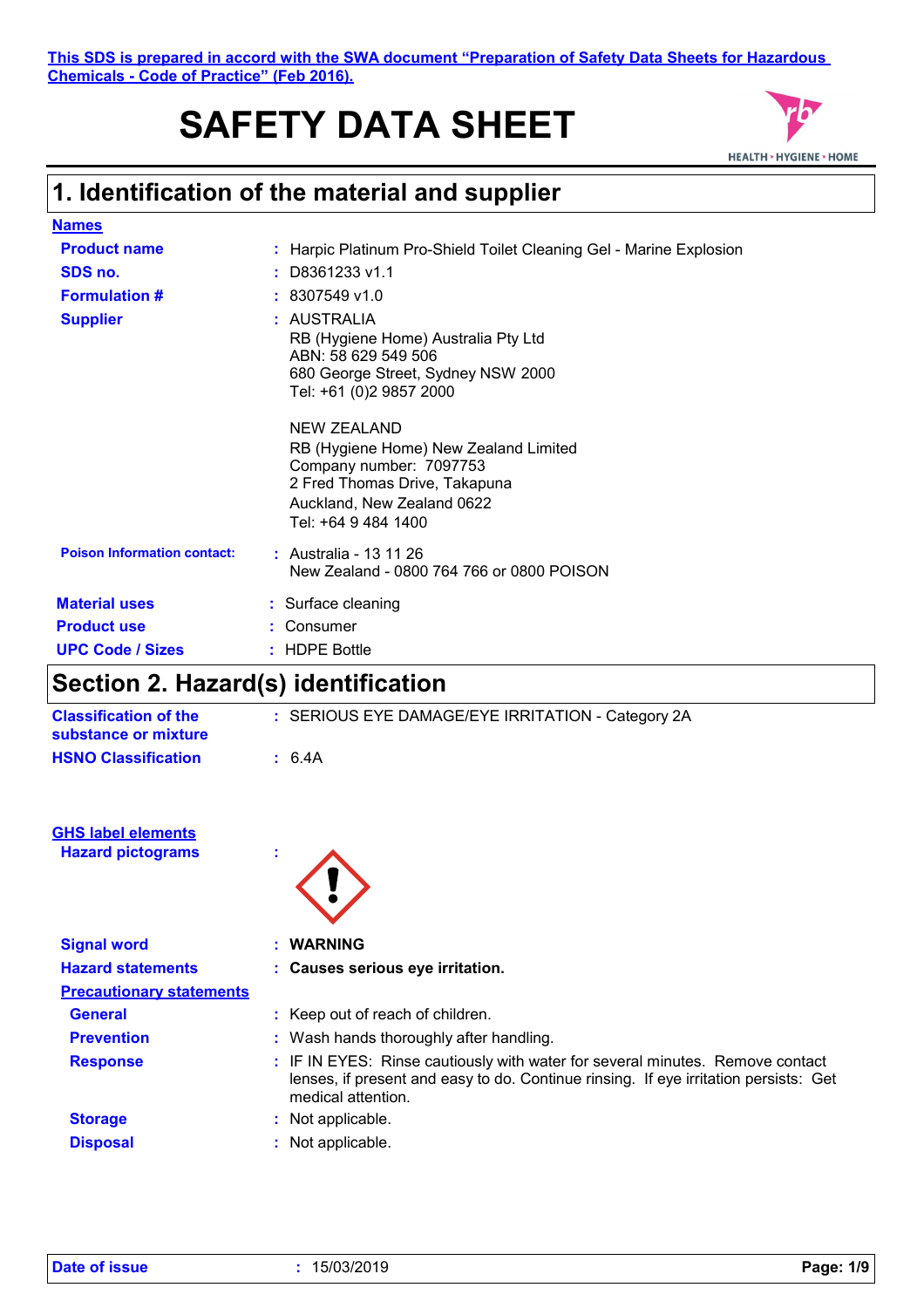## **Section 2. Hazard(s) identification**

**Supplemental label elements**

**: Ingredient Declaration** Benzalkonium Chloride 0.34% w/v

**Other hazards which do not :** None known. **result in classification**

## **Section 3. Composition and ingredient information**

**Substance/mixture :**

: Mixture

| 10.34<br>Quaternary ammonium<br>compounds, benzyl-<br>C12-16-alkyldimethyl, chlorides | 68424-85-1 |
|---------------------------------------------------------------------------------------|------------|

 **Other Non-hazardous ingredients to 100%**

**Occupational exposure limits, if available, are listed in Section 8.**

#### **Section 4. First aid measures**

#### **Description of necessary first aid measures**

| Eye contact         | : Immediately flush eyes with plenty of water, occasionally lifting the upper and lower<br>eyelids. Check for and remove any contact lenses. Continue to rinse for at least 10<br>minutes. Get medical attention.                                                                                                                                                                                                                                                                                                                                                                                                                                                                                                                                                                                                            |
|---------------------|------------------------------------------------------------------------------------------------------------------------------------------------------------------------------------------------------------------------------------------------------------------------------------------------------------------------------------------------------------------------------------------------------------------------------------------------------------------------------------------------------------------------------------------------------------------------------------------------------------------------------------------------------------------------------------------------------------------------------------------------------------------------------------------------------------------------------|
| <b>Inhalation</b>   | : Remove victim to fresh air and keep at rest in a position comfortable for breathing.<br>If not breathing, if breathing is irregular or if respiratory arrest occurs, provide<br>artificial respiration or oxygen by trained personnel. It may be dangerous to the<br>person providing aid to give mouth-to-mouth resuscitation. Get medical attention if<br>adverse health effects persist or are severe. If unconscious, place in recovery<br>position and get medical attention immediately. Maintain an open airway. Loosen<br>tight clothing such as a collar, tie, belt or waistband.                                                                                                                                                                                                                                 |
| <b>Skin contact</b> | : Flush contaminated skin with plenty of water. Remove contaminated clothing and<br>shoes. Get medical attention if symptoms occur. Wash clothing before reuse.<br>Clean shoes thoroughly before reuse.                                                                                                                                                                                                                                                                                                                                                                                                                                                                                                                                                                                                                      |
| <b>Ingestion</b>    | : Wash out mouth with water. Remove dentures if any. Remove victim to fresh air<br>and keep at rest in a position comfortable for breathing. If material has been<br>swallowed and the exposed person is conscious, give small quantities of water to<br>drink. Stop if the exposed person feels sick as vomiting may be dangerous. Do not<br>induce vomiting unless directed to do so by medical personnel. If vomiting occurs,<br>the head should be kept low so that vomit does not enter the lungs. Get medical<br>attention if adverse health effects persist or are severe. Never give anything by<br>mouth to an unconscious person. If unconscious, place in recovery position and get<br>medical attention immediately. Maintain an open airway. Loosen tight clothing such<br>as a collar, tie, belt or waistband. |

|                                       | Most important symptoms/effects, acute and delayed  |  |
|---------------------------------------|-----------------------------------------------------|--|
| <b>Potential acute health effects</b> |                                                     |  |
| <b>Eye contact</b>                    | : Causes serious eye irritation.                    |  |
| <b>Inhalation</b>                     | : No known significant effects or critical hazards. |  |
| <b>Skin contact</b>                   | : No known significant effects or critical hazards. |  |
| <b>Ingestion</b>                      | : No known significant effects or critical hazards. |  |
| <b>Over-exposure signs/symptoms</b>   |                                                     |  |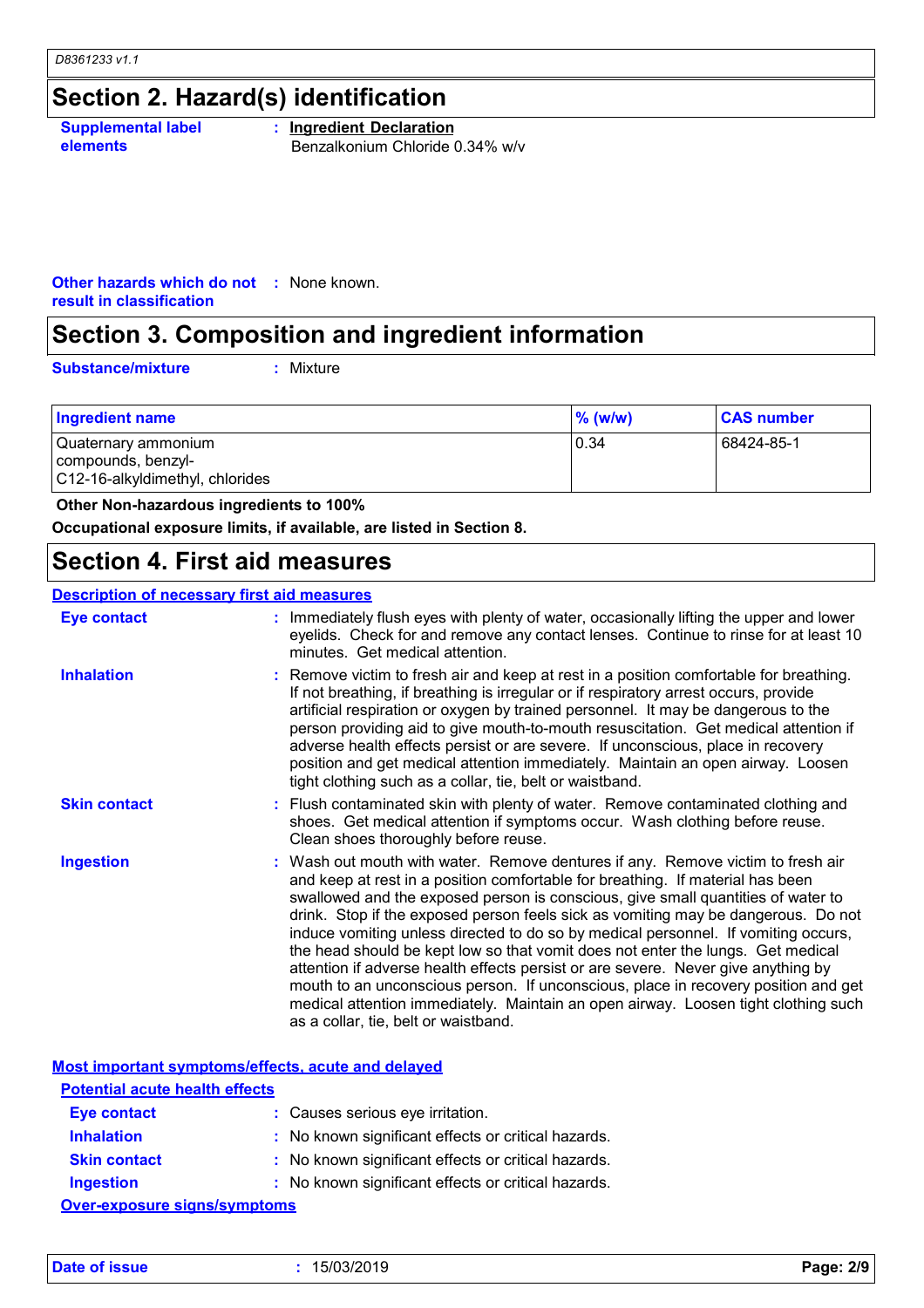## **Section 4. First aid measures**

| <b>Eye contact</b>                | : Adverse symptoms may include the following:<br>pain or irritation<br>watering<br>redness                                                                                    |
|-----------------------------------|-------------------------------------------------------------------------------------------------------------------------------------------------------------------------------|
| <b>Inhalation</b>                 | : No specific data.                                                                                                                                                           |
| <b>Skin contact</b>               | : No specific data.                                                                                                                                                           |
| <b>Ingestion</b>                  | : No specific data.                                                                                                                                                           |
|                                   | Indication of immediate medical attention and special treatment needed, if necessary                                                                                          |
| <b>Notes to physician</b>         | : Treat symptomatically. Contact poison treatment specialist immediately if large<br>quantities have been ingested or inhaled.                                                |
| <b>Specific treatments</b>        | : No specific treatment.                                                                                                                                                      |
| <b>Protection of first-aiders</b> | : No action shall be taken involving any personal risk or without suitable training. It<br>may be dangerous to the person providing aid to give mouth-to-mouth resuscitation. |

#### **See toxicological information (Section 11)**

#### **Section 5. Firefighting measures Extinguishing media**

| : Use an extinguishing agent suitable for the surrounding fire.                                                                                                                                     |
|-----------------------------------------------------------------------------------------------------------------------------------------------------------------------------------------------------|
| : None known.                                                                                                                                                                                       |
| : In a fire, hazardous decomposition products may be produced.                                                                                                                                      |
| : No specific data.                                                                                                                                                                                 |
| : Promptly isolate the scene by removing all persons from the vicinity of the incident if<br>there is a fire. No action shall be taken involving any personal risk or without<br>suitable training. |
| : Fire-fighters should wear appropriate protective equipment and self-contained<br>breathing apparatus (SCBA) with a full face-piece operated in positive pressure<br>mode.                         |
|                                                                                                                                                                                                     |

#### **Hazchem code**

#### **Section 6. Accidental release measures**

| <b>Personal precautions, protective equipment and emergency procedures</b> |  |                                                                                                                                                                                                                                                                                                                                                                                                                 |  |
|----------------------------------------------------------------------------|--|-----------------------------------------------------------------------------------------------------------------------------------------------------------------------------------------------------------------------------------------------------------------------------------------------------------------------------------------------------------------------------------------------------------------|--|
| For non-emergency<br>personnel                                             |  | : No action shall be taken involving any personal risk or without suitable training.<br>Evacuate surrounding areas. Keep unnecessary and unprotected personnel from<br>entering. Do not touch or walk through spilt material. Avoid breathing vapour or<br>mist. Provide adequate ventilation. Wear appropriate respirator when ventilation is<br>inadequate. Put on appropriate personal protective equipment. |  |
|                                                                            |  | For emergency responders : If specialised clothing is required to deal with the spillage, take note of any<br>information in Section 8 on suitable and unsuitable materials. See also the<br>information in "For non-emergency personnel".                                                                                                                                                                      |  |
| <b>Environmental precautions</b>                                           |  | : Avoid dispersal of spilt material and runoff and contact with soil, waterways, drains<br>and sewers. Inform the relevant authorities if the product has caused environmental<br>pollution (sewers, waterways, soil or air).                                                                                                                                                                                   |  |

**Methods and material for containment and cleaning up**

| Date of issue | 15/03/2019 | Page: 3/9 |
|---------------|------------|-----------|
|---------------|------------|-----------|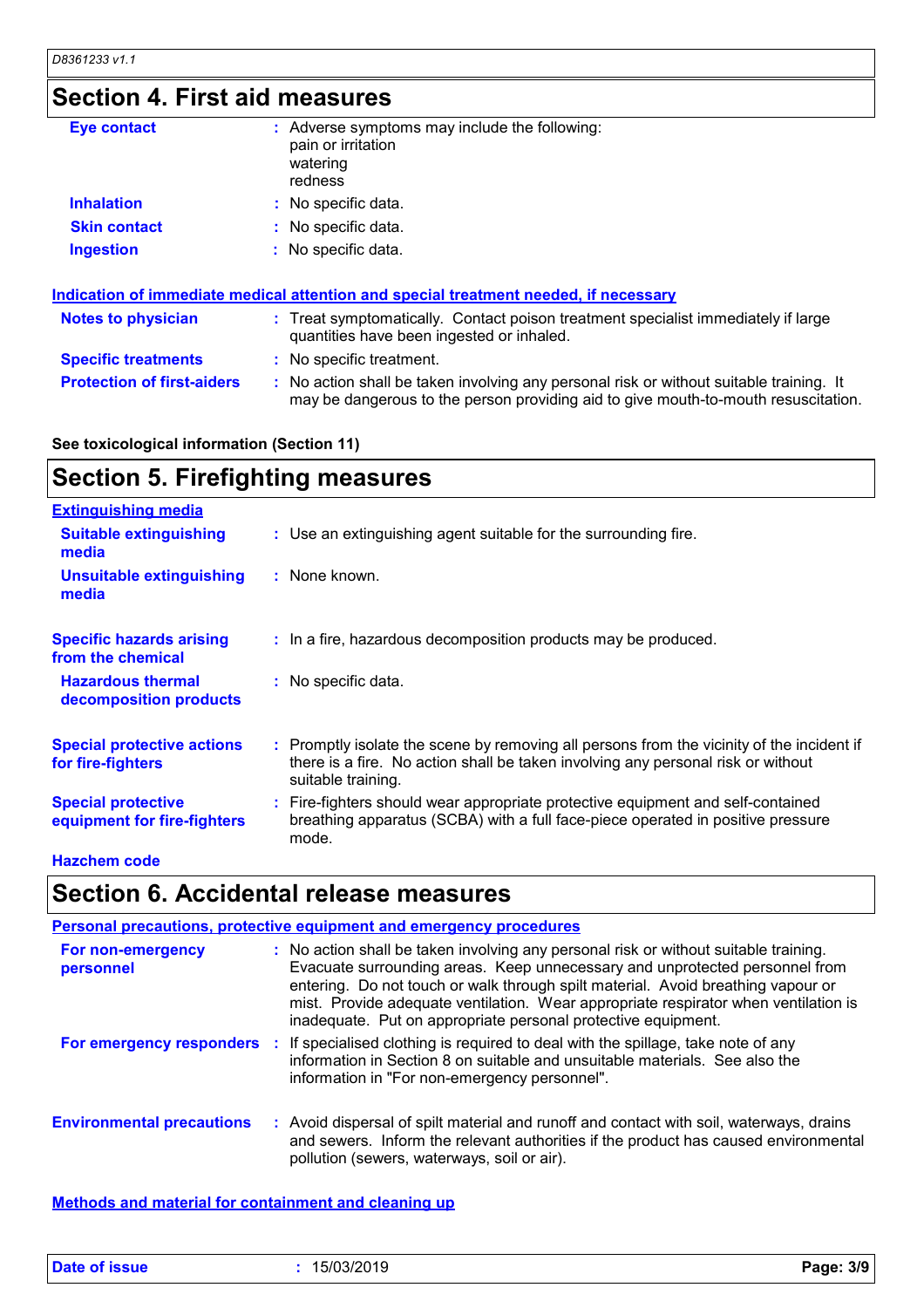## **Section 6. Accidental release measures**

| <b>Small spill</b> | : Stop leak if without risk. Move containers from spill area. Dilute with water and mop<br>up if water-soluble. Alternatively, or if water-insoluble, absorb with an inert dry<br>material and place in an appropriate waste disposal container. Dispose of via a<br>licensed waste disposal contractor.                                                                                                                                                                                                                                                                                                                                                                                                          |
|--------------------|-------------------------------------------------------------------------------------------------------------------------------------------------------------------------------------------------------------------------------------------------------------------------------------------------------------------------------------------------------------------------------------------------------------------------------------------------------------------------------------------------------------------------------------------------------------------------------------------------------------------------------------------------------------------------------------------------------------------|
| <b>Large spill</b> | : Stop leak if without risk. Move containers from spill area. Approach the release<br>from upwind. Prevent entry into sewers, water courses, basements or confined<br>areas. Wash spillages into an effluent treatment plant or proceed as follows.<br>Contain and collect spillage with non-combustible, absorbent material e.g. sand,<br>earth, vermiculite or diatomaceous earth and place in container for disposal<br>according to local regulations (see Section 13). Dispose of via a licensed waste<br>disposal contractor. Contaminated absorbent material may pose the same hazard<br>as the spilt product. Note: see Section 1 for emergency contact information and<br>Section 13 for waste disposal. |

**See Section 1 for emergency contact information.**

**See Section 8 for information on appropriate personal protective equipment.**

**See Section 13 for additional waste treatment information.**

## **Section 7. Handling and storage**

#### **Precautions for safe handling**

| <b>Protective measures</b>                                                       | : Put on appropriate personal protective equipment (see Section 8). Do not ingest.<br>Avoid contact with eyes, skin and clothing. Avoid breathing vapour or mist. Keep in<br>the original container or an approved alternative made from a compatible material,<br>kept tightly closed when not in use. Empty containers retain product residue and<br>can be hazardous. Do not reuse container.                                                                                                               |
|----------------------------------------------------------------------------------|----------------------------------------------------------------------------------------------------------------------------------------------------------------------------------------------------------------------------------------------------------------------------------------------------------------------------------------------------------------------------------------------------------------------------------------------------------------------------------------------------------------|
| <b>Advice on general</b><br>occupational hygiene                                 | : Eating, drinking and smoking should be prohibited in areas where this material is<br>handled, stored and processed. Workers should wash hands and face before<br>eating, drinking and smoking. Remove contaminated clothing and protective<br>equipment before entering eating areas. See also Section 8 for additional<br>information on hygiene measures.                                                                                                                                                  |
| <b>Conditions for safe storage,</b><br>including any<br><b>incompatibilities</b> | : Store in accordance with local regulations. Store in original container protected<br>from direct sunlight in a dry, cool and well-ventilated area, away from incompatible<br>materials (see Section 10) and food and drink. Keep container tightly closed and<br>sealed until ready for use. Containers that have been opened must be carefully<br>resealed and kept upright to prevent leakage. Do not store in unlabelled containers.<br>Use appropriate containment to avoid environmental contamination. |

## **Section 8. Exposure controls and personal protection**

| <b>Control parameters</b>                         |                                                                                                                                                                                                                                                                                                                                 |
|---------------------------------------------------|---------------------------------------------------------------------------------------------------------------------------------------------------------------------------------------------------------------------------------------------------------------------------------------------------------------------------------|
| <b>Australia</b>                                  |                                                                                                                                                                                                                                                                                                                                 |
| <b>Occupational exposure limits</b>               |                                                                                                                                                                                                                                                                                                                                 |
| None.                                             |                                                                                                                                                                                                                                                                                                                                 |
| <b>New Zealand</b>                                |                                                                                                                                                                                                                                                                                                                                 |
| <b>Occupational exposure limits</b>               | : No exposure standard allocated.                                                                                                                                                                                                                                                                                               |
| <b>Appropriate engineering</b><br><b>controls</b> | : Good general ventilation should be sufficient to control worker exposure to airborne<br>contaminants.                                                                                                                                                                                                                         |
| <b>Environmental exposure</b><br><b>controls</b>  | : Emissions from ventilation or work process equipment should be checked to ensure<br>they comply with the requirements of environmental protection legislation. In some<br>cases, fume scrubbers, filters or engineering modifications to the process<br>equipment will be necessary to reduce emissions to acceptable levels. |

**Individual protection measures**

**Date of issue :** 15/03/2019 **Page: 4/9**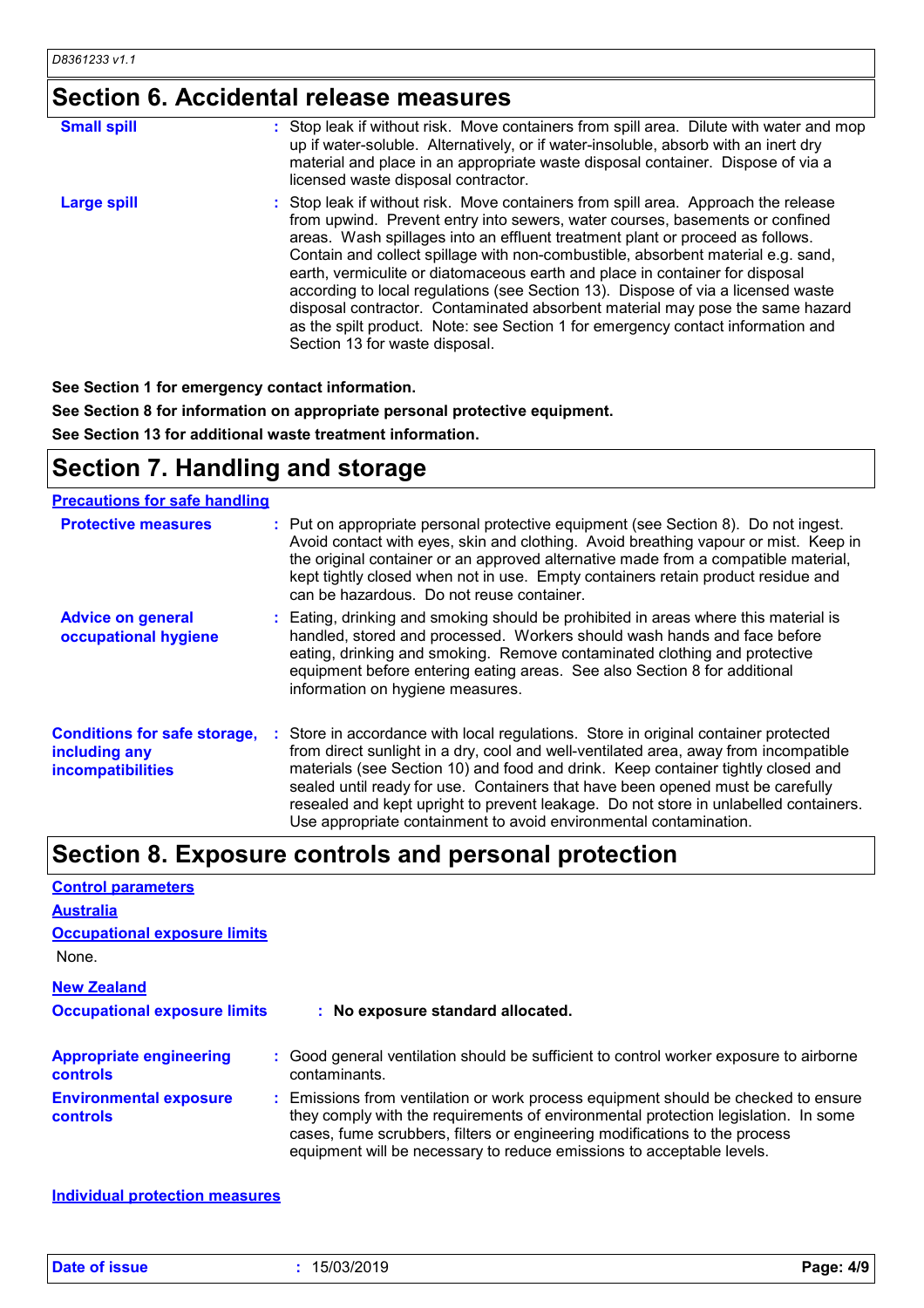## **Section 8. Exposure controls and personal protection**

| <b>Hygiene measures</b>       | : Wash hands, forearms and face thoroughly after handling chemical products, before<br>eating, smoking and using the lavatory and at the end of the working period.<br>Appropriate techniques should be used to remove potentially contaminated clothing.<br>Wash contaminated clothing before reusing. Ensure that eyewash stations and<br>safety showers are close to the workstation location.                                                                                                                                                                                                                         |
|-------------------------------|---------------------------------------------------------------------------------------------------------------------------------------------------------------------------------------------------------------------------------------------------------------------------------------------------------------------------------------------------------------------------------------------------------------------------------------------------------------------------------------------------------------------------------------------------------------------------------------------------------------------------|
| <b>Eye/face protection</b>    | Safety eyewear complying with an approved standard should be used when a risk<br>assessment indicates this is necessary to avoid exposure to liquid splashes, mists,<br>gases or dusts. If contact is possible, the following protection should be worn,<br>unless the assessment indicates a higher degree of protection: chemical splash<br>goggles.                                                                                                                                                                                                                                                                    |
| <b>Skin protection</b>        |                                                                                                                                                                                                                                                                                                                                                                                                                                                                                                                                                                                                                           |
| <b>Hand protection</b>        | : Chemical-resistant, impervious gloves complying with an approved standard should<br>be worn at all times when handling chemical products if a risk assessment indicates<br>this is necessary. Considering the parameters specified by the glove manufacturer,<br>check during use that the gloves are still retaining their protective properties. It<br>should be noted that the time to breakthrough for any glove material may be<br>different for different glove manufacturers. In the case of mixtures, consisting of<br>several substances, the protection time of the gloves cannot be accurately<br>estimated. |
| <b>Body protection</b>        | Personal protective equipment for the body should be selected based on the task<br>being performed and the risks involved and should be approved by a specialist<br>before handling this product.                                                                                                                                                                                                                                                                                                                                                                                                                         |
| <b>Other skin protection</b>  | : Appropriate footwear and any additional skin protection measures should be<br>selected based on the task being performed and the risks involved and should be<br>approved by a specialist before handling this product.                                                                                                                                                                                                                                                                                                                                                                                                 |
| <b>Respiratory protection</b> | Based on the hazard and potential for exposure, select a respirator that meets the<br>appropriate standard or certification. Respirators must be used according to a<br>respiratory protection program to ensure proper fitting, training, and other important<br>aspects of use.                                                                                                                                                                                                                                                                                                                                         |

## **Section 9. Physical and chemical properties**

| <b>Appearance</b>                                 |                                                                        |
|---------------------------------------------------|------------------------------------------------------------------------|
| <b>Physical state</b>                             | : Liquid. [Clear.]                                                     |
| <b>Colour</b>                                     | $:$ Blue.                                                              |
| <b>Odour</b>                                      | $:$ Fresh Floral                                                       |
| <b>Odour threshold</b>                            | $\cdot$ Not available.                                                 |
| pH                                                | $: 3.9 \text{ to } 4.1$                                                |
| <b>Melting point</b>                              | $:$ Not available.                                                     |
| <b>Boiling point</b>                              | $:$ Not available.                                                     |
| <b>Flash point</b>                                | : Closed cup: $>93.3^{\circ}$ C ( $>199.9^{\circ}$ F)                  |
| <b>Evaporation rate</b>                           | $:$ Not available.                                                     |
| <b>Flammability (solid, gas)</b>                  | : Not available.                                                       |
| Lower and upper explosive<br>(flammable) limits   | : Not available.                                                       |
| <b>Vapour pressure</b>                            | $:$ Not available.                                                     |
| <b>Vapour density</b>                             | $:$ Not available.                                                     |
| <b>Relative density</b>                           | $: 0.98$ to 1.02                                                       |
| <b>Solubility</b>                                 | : Easily soluble in the following materials: cold water and hot water. |
| <b>Solubility in water</b>                        | : Easily soluble in the following materials: cold water and hot water. |
| <b>Partition coefficient: n-</b><br>octanol/water | $:$ Not available.                                                     |
| <b>Auto-ignition temperature</b>                  | $:$ Not available.                                                     |
| <b>Decomposition temperature</b>                  | $:$ Not available.                                                     |
| <b>Viscosity</b>                                  | Not available.                                                         |

**Date of issue :** 15/03/2019 **Page: 5/9**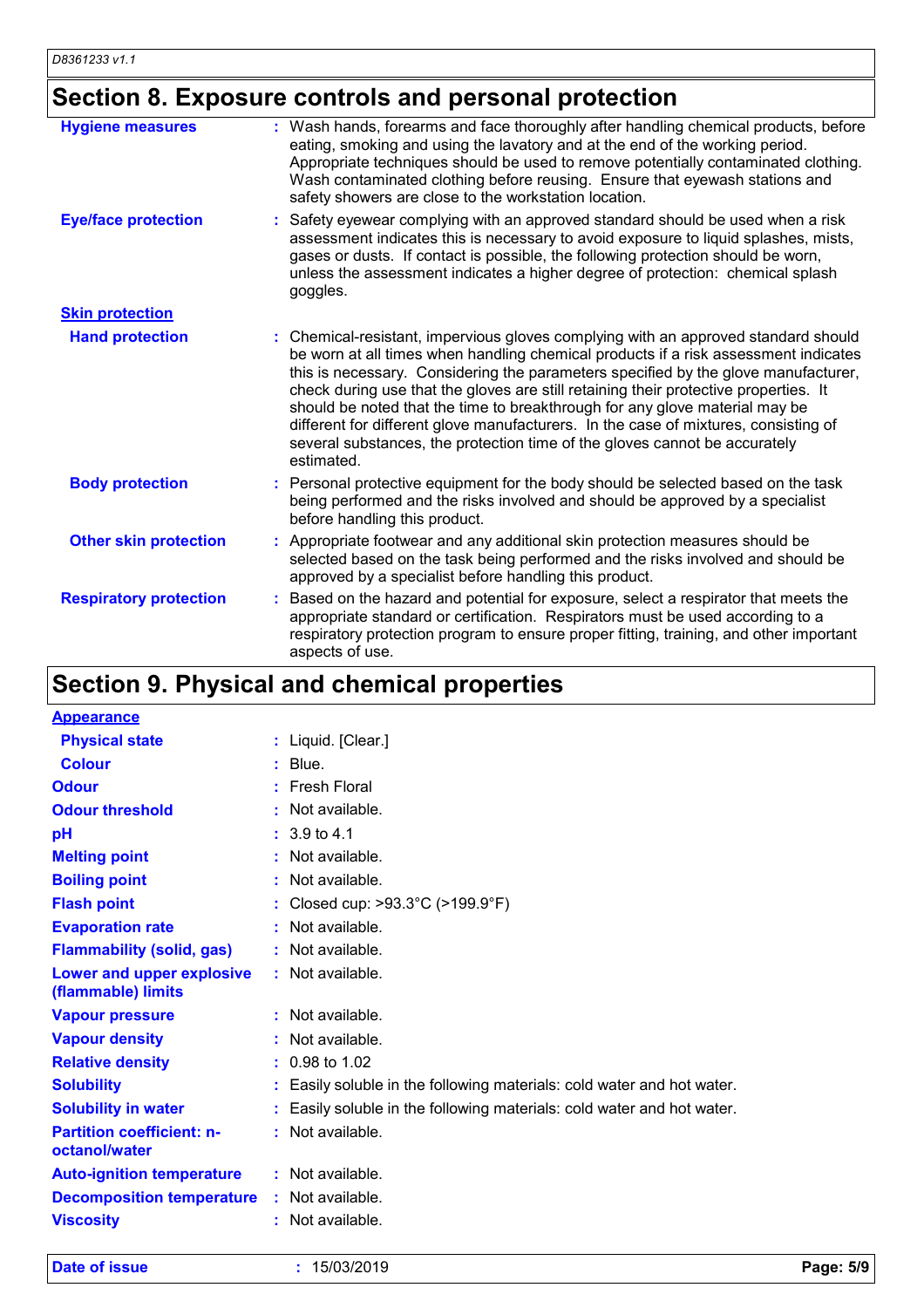## **Section 9. Physical and chemical properties**

**Flow time (ISO 2431) :** Not available.

#### **Section 10. Stability and reactivity**

| <b>Reactivity</b>                            | : No specific test data related to reactivity available for this product or its ingredients.              |
|----------------------------------------------|-----------------------------------------------------------------------------------------------------------|
| <b>Chemical stability</b>                    | : The product is stable.                                                                                  |
| <b>Possibility of hazardous</b><br>reactions | : Under normal conditions of storage and use, hazardous reactions will not occur.                         |
| <b>Conditions to avoid</b>                   | : No specific data.                                                                                       |
| Incompatible materials                       | : No specific data.                                                                                       |
| <b>Hazardous decomposition</b><br>products   | : Under normal conditions of storage and use, hazardous decomposition products<br>should not be produced. |

## **Section 11. Toxicological information**

| <b>Date of issue</b>                                                                                                    | : 15/03/2019                                                                                                                                                                                                | Page: 6/9 |
|-------------------------------------------------------------------------------------------------------------------------|-------------------------------------------------------------------------------------------------------------------------------------------------------------------------------------------------------------|-----------|
| <b>Conclusion/Summary</b><br><b>Specific target organ toxicity (single exposure)</b><br>Not available.                  | : Based on available data, the classification criteria are not met.                                                                                                                                         |           |
| <b>Conclusion/Summary</b><br><b>Teratogenicity</b><br>Not available.                                                    | : Based on available data, the classification criteria are not met.                                                                                                                                         |           |
| <b>Conclusion/Summary</b><br><b>Reproductive toxicity</b><br>Not available.                                             | : Based on available data, the classification criteria are not met.                                                                                                                                         |           |
| <b>Conclusion/Summary</b><br><b>Carcinogenicity</b><br>Not available.                                                   | : Based on available data, the classification criteria are not met.                                                                                                                                         |           |
| <b>Conclusion/Summary</b><br><b>Skin</b><br><b>Respiratory</b><br><b>Mutagenicity</b><br>Not available.                 | : Based on available data, the classification criteria are not met.<br>: Based on available data, the classification criteria are not met.                                                                  |           |
| <b>Conclusion/Summary</b><br><b>Skin</b><br><b>Eyes</b><br><b>Respiratory</b><br><b>Sensitisation</b><br>Not available. | : Based on available data, the classification criteria are not met.<br>: Based on Calculation method: Causes serious eye irritation.<br>: Based on available data, the classification criteria are not met. |           |
| <b>Conclusion/Summary</b><br><b>Irritation/Corrosion</b><br>Not available.                                              | : Based on available data, the classification criteria are not met.                                                                                                                                         |           |
| <b>Information on toxicological effects</b><br><b>Acute toxicity</b><br>Not available.                                  |                                                                                                                                                                                                             |           |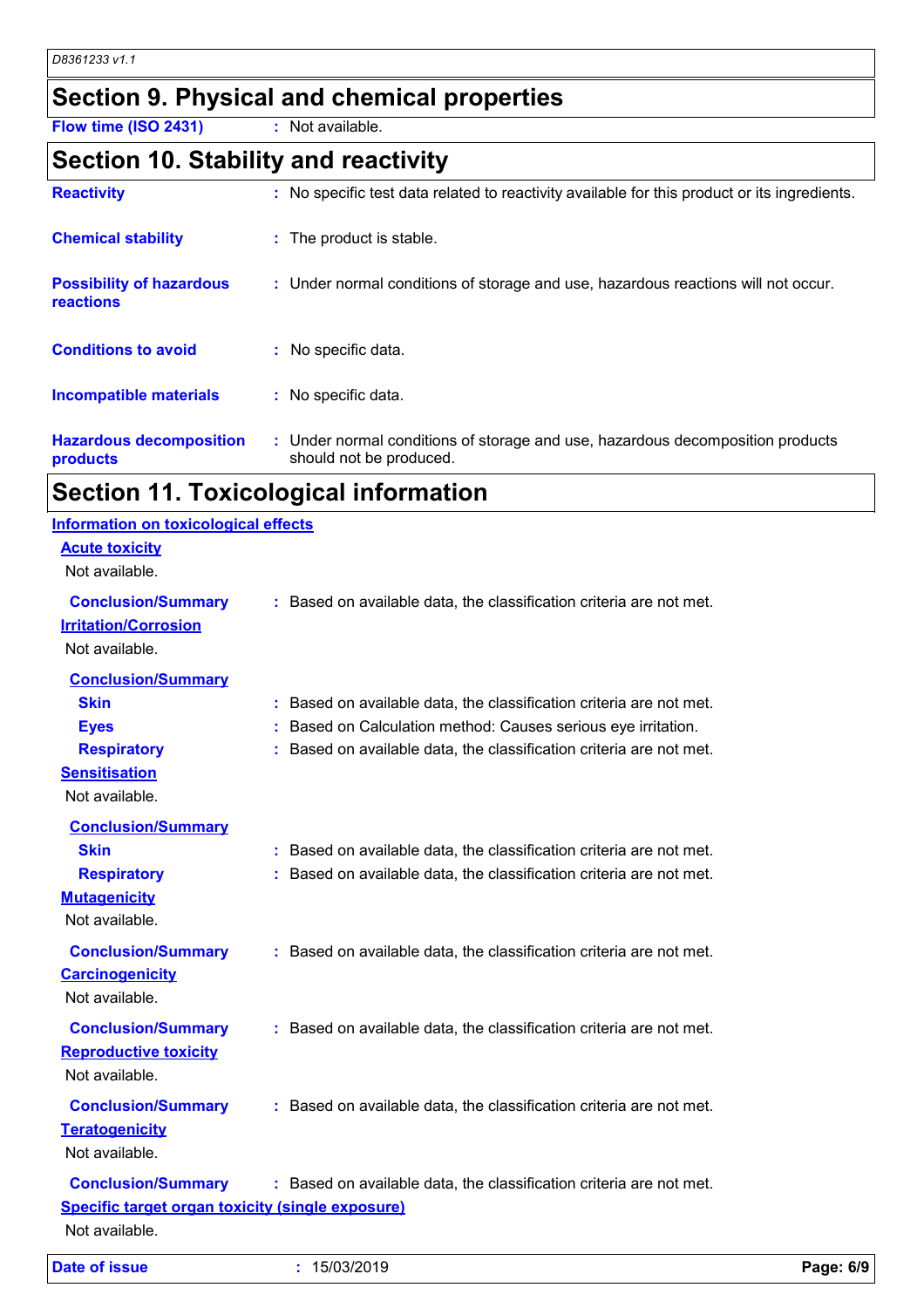## **Section 11. Toxicological information**

**Specific target organ toxicity (repeated exposure)**

Not available.

#### **Aspiration hazard**

Not available.

| <b>Information on likely routes : Not available.</b><br>of exposure |                                                     |
|---------------------------------------------------------------------|-----------------------------------------------------|
| <b>Potential acute health effects</b>                               |                                                     |
| <b>Eye contact</b>                                                  | : Causes serious eye irritation.                    |
| <b>Inhalation</b>                                                   | : No known significant effects or critical hazards. |
| <b>Skin contact</b>                                                 | : No known significant effects or critical hazards. |
| <b>Ingestion</b>                                                    | : No known significant effects or critical hazards. |

#### **Symptoms related to the physical, chemical and toxicological characteristics**

| <b>Eye contact</b>  | : Adverse symptoms may include the following:<br>pain or irritation<br>watering<br>redness |
|---------------------|--------------------------------------------------------------------------------------------|
| <b>Inhalation</b>   | : No specific data.                                                                        |
| <b>Skin contact</b> | : No specific data.                                                                        |
| <b>Ingestion</b>    | : No specific data.                                                                        |

#### **Delayed and immediate effects as well as chronic effects from short and long-term exposure**

| <b>Short term exposure</b>                        |                                                                     |
|---------------------------------------------------|---------------------------------------------------------------------|
| <b>Potential immediate</b><br><b>effects</b>      | $:$ Not available.                                                  |
| <b>Potential delayed effects</b>                  | : Not available.                                                    |
| Long term exposure                                |                                                                     |
| <b>Potential immediate</b><br>effects             | $:$ Not available.                                                  |
| <b>Potential delayed effects : Not available.</b> |                                                                     |
| <b>Potential chronic health effects</b>           |                                                                     |
| Not available.                                    |                                                                     |
| <b>Conclusion/Summary</b>                         | : Based on available data, the classification criteria are not met. |
| <b>General</b>                                    | : No known significant effects or critical hazards.                 |
| <b>Carcinogenicity</b>                            | : No known significant effects or critical hazards.                 |
| <b>Mutagenicity</b>                               | : No known significant effects or critical hazards.                 |
| <b>Teratogenicity</b>                             | : No known significant effects or critical hazards.                 |
| <b>Developmental effects</b>                      | : No known significant effects or critical hazards.                 |
| <b>Fertility effects</b>                          | : No known significant effects or critical hazards.                 |

#### **Numerical measures of toxicity**

#### **Acute toxicity estimates**

| Route | <b>ATE value</b> |
|-------|------------------|
| Oral  | >5000 mg/kg      |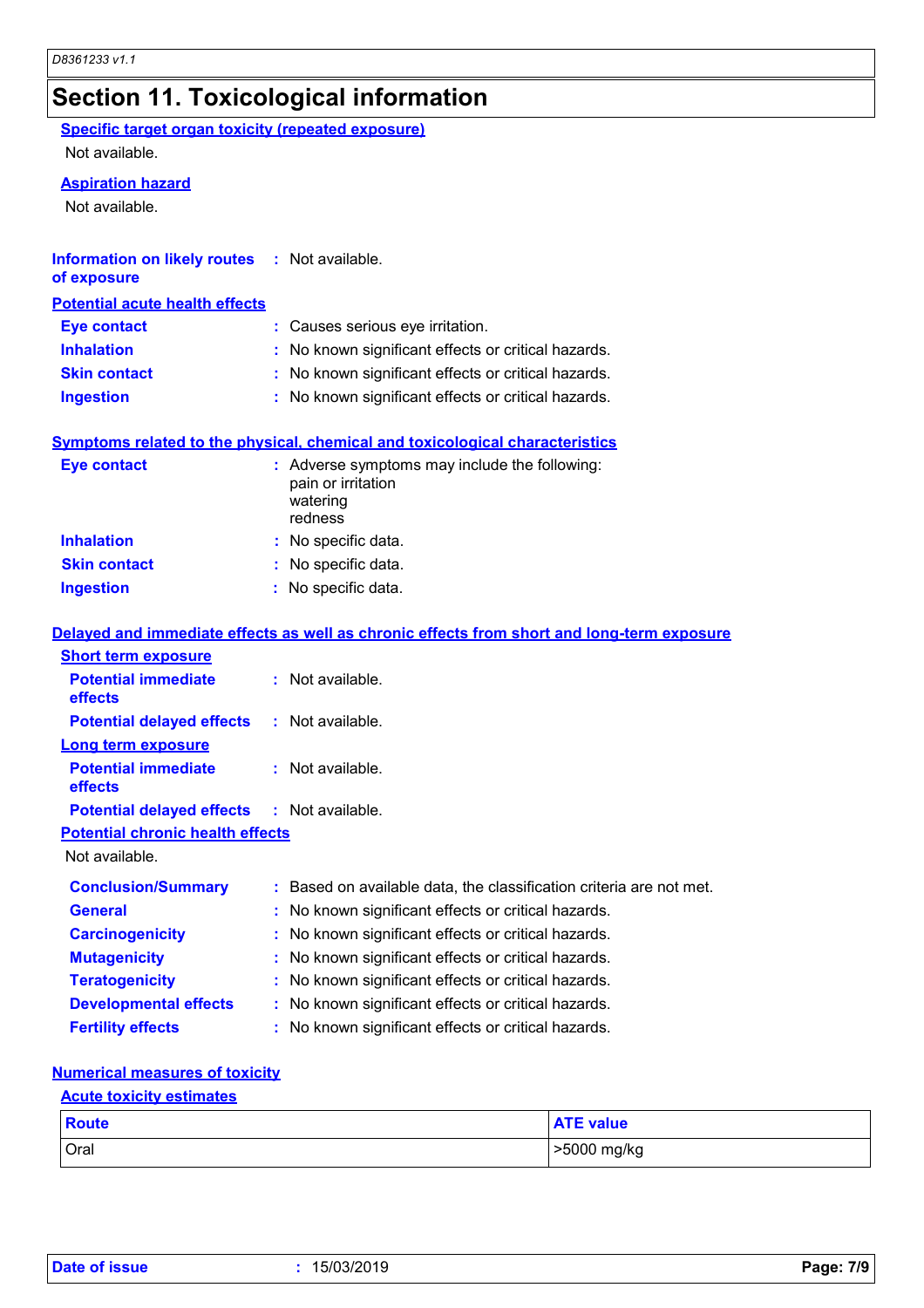## **Section 12. Ecological information**

| : Based on available data, the classification criteria are not met.                                                                                                                                                                                                                                                                                                                                |
|----------------------------------------------------------------------------------------------------------------------------------------------------------------------------------------------------------------------------------------------------------------------------------------------------------------------------------------------------------------------------------------------------|
| <b>Persistence and degradability</b>                                                                                                                                                                                                                                                                                                                                                               |
| : The surfactant(s) contained in this preparation complies (comply) with the<br>biodegradability criteria as laid down in Regulation (EC) No.648/2004 on detergents.<br>Data to support this assertion are held at the disposal of the competent authorities<br>of the Member States and will be made available to them, at their direct request or<br>at the request of a detergent manufacturer. |
|                                                                                                                                                                                                                                                                                                                                                                                                    |
|                                                                                                                                                                                                                                                                                                                                                                                                    |
|                                                                                                                                                                                                                                                                                                                                                                                                    |
| : Not available.                                                                                                                                                                                                                                                                                                                                                                                   |
| : No known significant effects or critical hazards.                                                                                                                                                                                                                                                                                                                                                |
|                                                                                                                                                                                                                                                                                                                                                                                                    |

#### **Section 13. Disposal considerations**

**Disposal methods :**

The generation of waste should be avoided or minimised wherever possible. Disposal of this product, solutions and any by-products should at all times comply with the requirements of environmental protection and waste disposal legislation and any regional local authority requirements. Dispose of surplus and nonrecyclable products via a licensed waste disposal contractor. Waste should not be disposed of untreated to the sewer unless fully compliant with the requirements of all authorities with jurisdiction. Waste packaging should be recycled. Incineration or landfill should only be considered when recycling is not feasible. This material and its container must be disposed of in a safe way. Care should be taken when handling emptied containers that have not been cleaned or rinsed out. Empty containers or liners may retain some product residues. Avoid dispersal of spilt material and runoff and contact with soil, waterways, drains and sewers.

| 14. Transport information |                         |                                       |                          |     |              |                               |  |
|---------------------------|-------------------------|---------------------------------------|--------------------------|-----|--------------|-------------------------------|--|
| <b>Regulation</b>         |                         | <b>UN number Proper shipping name</b> | <b>Classes</b>           | PG* | <b>Label</b> | <b>Additional information</b> |  |
| <b>ADG</b>                | <b>Not</b><br>regulated | Not applicable.                       | <b>Not</b><br>available. |     |              |                               |  |
| <b>IMDG</b>               | <b>Not</b><br>regulated | Not applicable.                       | <b>Not</b><br>available. |     |              |                               |  |
| <b>IATA</b>               | <b>Not</b><br>regulated | Not applicable.                       | <b>Not</b><br>available. |     |              |                               |  |

PG\* : Packing group

**Special precautions for user Transport within user's premises:** always transport in closed containers that are **:** upright and secure. Ensure that persons transporting the product know what to do in the event of an accident or spillage.